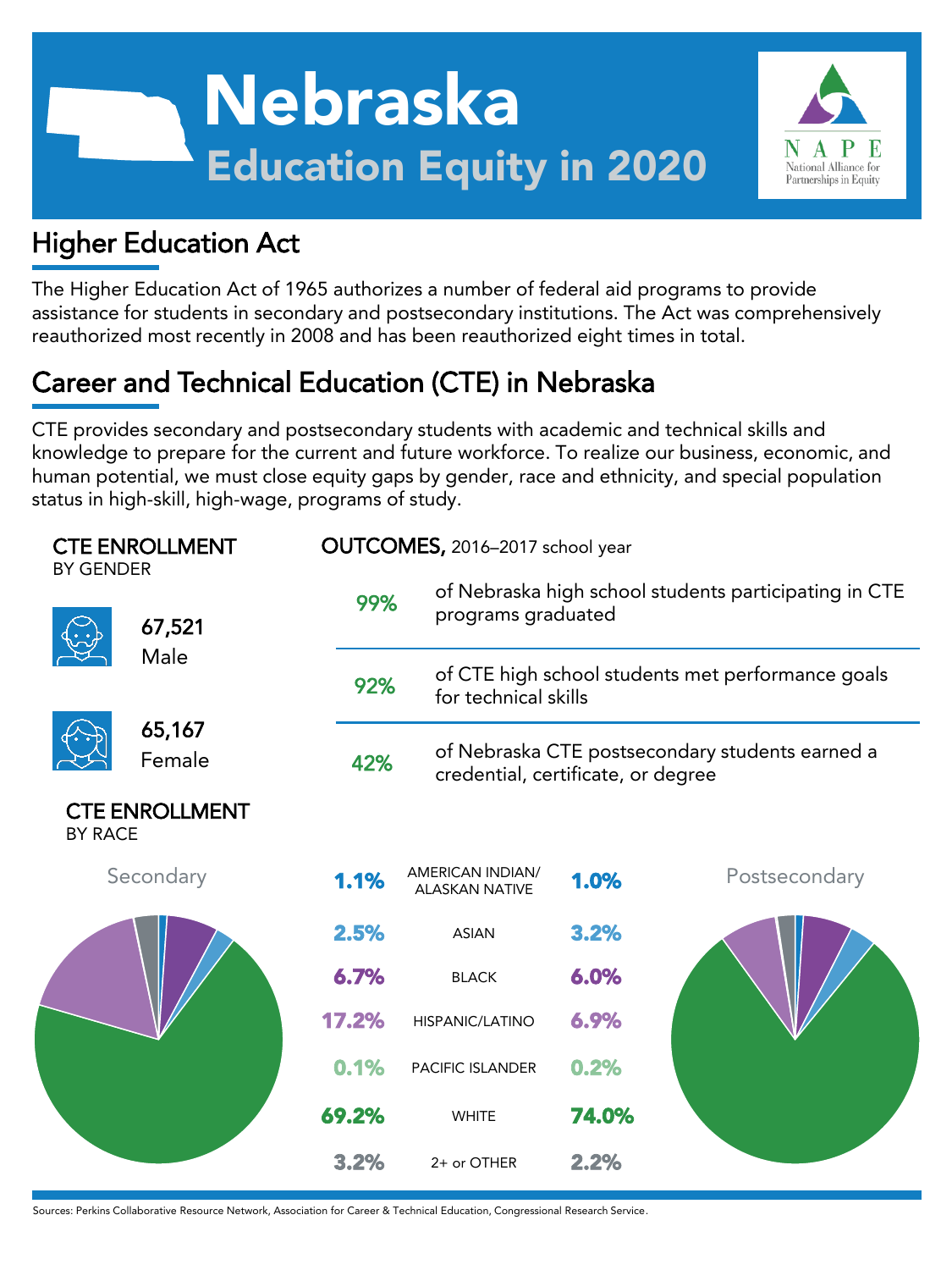# High-Skill, High-Wage, In-Demand: Middle Skill and STEM Jobs





\$44,830 Average annual wage of a non-STEM job

## Minority Serving Institutions

Almost 700 institutions across the United States are Minority Serving Institutions (MSIs) and produced 28% of graduates in 2017. MSIs admit a larger proportion of minority and low-income students than non-MSIs. They propel their students from the bottom to the top of the income distribution at higher rates than do non-MSIs, showing that MSIs are a viable path to climb the economic ladder.

| braska United States |                                                                                   |
|----------------------|-----------------------------------------------------------------------------------|
|                      | Alaska Native and Native Hawaiian Serving Institutions (ANNH)                     |
|                      | Asian American and Native American Pacific Island Serving Institutions (AANAPISI) |
|                      | Hispanic Serving Institutions (HSI)                                               |
|                      | Historically Black Colleges and Universities (HBCU)                               |
|                      | Native American Indian Serving, Non-Tribal Institutions (NASNTI)                  |
|                      | Predominantly Black Institutions (PBI)                                            |
|                      | Tribal Colleges and Universities (TCU)                                            |

2019 MSI Breakdown, public 2-year, public 4-year, private 4-year

## Adult Learners

An individual employer, group of employers, labor organization, education institution, or an industry association can sponsor an apprenticeship program. These programs provide hands-on learning and technical instruction for apprentices, often adults seeking to upskill or re-skill into a different industry.

|  |  |  |  | <b>State Apprenticeship Information,</b> May 2018 |  |  |
|--|--|--|--|---------------------------------------------------|--|--|
|--|--|--|--|---------------------------------------------------|--|--|

|          | <b>Active Apprentices</b> Active Programs |         |  |  |  |
|----------|-------------------------------------------|---------|--|--|--|
| National | 585,026                                   | 238.549 |  |  |  |
| Nebraska | 1.591                                     | 107     |  |  |  |

Sources: Bureau of Labor Statistics, Affordable Colleges Online, American Council on Education, Rutgers, United States Department of Labor.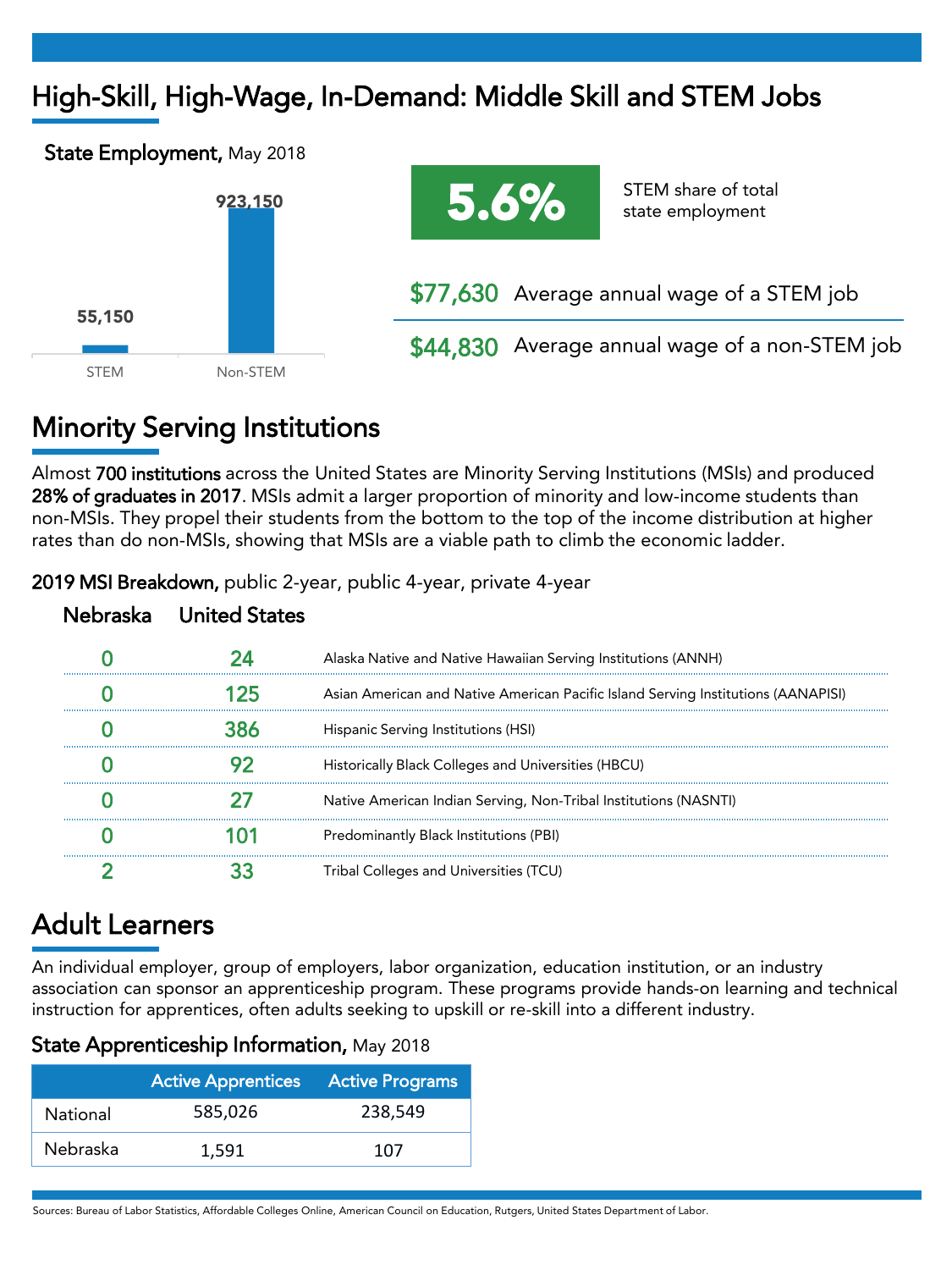## State Concentrator Enrollment

Male **Female** 





## Workforce Innovation & Opportunity Act (WIOA)

WIOA is landmark legislation that took effect on July 1, 2015, and is designed to strengthen and improve our nation's public workforce system and help place Americans, including youth and those with significant barriers to employment, into high-quality jobs and careers.

#### WIOA FUNDING AND PARTICIPATION

| United States                | <b>\$1,137,680,343</b><br>∤ Funding | 932,835<br>Participants*<br>طرنتها   |  | 516,060<br>Men                 | 416,002<br>Women      |
|------------------------------|-------------------------------------|--------------------------------------|--|--------------------------------|-----------------------|
| Nebraska                     | <b>\$98,628,190</b><br>Funding      | $\frac{1}{2}$ 6,159<br>Participants* |  | $\bigoplus_{\text{Men}}$ 3,332 | <b>2,826</b><br>Women |
| <b>PARTICIPATION, by age</b> |                                     |                                      |  |                                |                       |

#### PARTICIPATION, by age

|          | Under 16 | 16-18   | $19 - 24$ | 25-44'  | 45-54   | 55-59  | 60+    |
|----------|----------|---------|-----------|---------|---------|--------|--------|
| National | 12,563   | 248.187 | 196.220   | 241,666 | 126.878 | 56.193 | 51,700 |
| Nebraska | 111      | 1,173   | 1.179     | 1.951   | 934     | 451    | 371    |

#### PARTICIPATION, by race and ethnicity

|          | AI/AN  | Asian  | <b>Black</b> | Hispanic/<br>Latino | <b>NH/PI</b> | <b>White</b> | <b>More</b><br>than one |
|----------|--------|--------|--------------|---------------------|--------------|--------------|-------------------------|
| National | 18,541 | 22.420 | 219.303      | 161.303             | 6.284        | 681.296      | 175,620                 |
| Nebraska | 151    | 80     | 438          | 485                 | 13           | 5,594        | 584                     |

\*Total participants may not be a sum of Men and Women due to self reporting

\*\*Secondary and Post-Secondary Enrollment data shown reflects data that met DOL and DOE reporting standards

Sources: Perkins Collaborative Resource Network, U.S. Department of Labor, U.S. Department of Education.